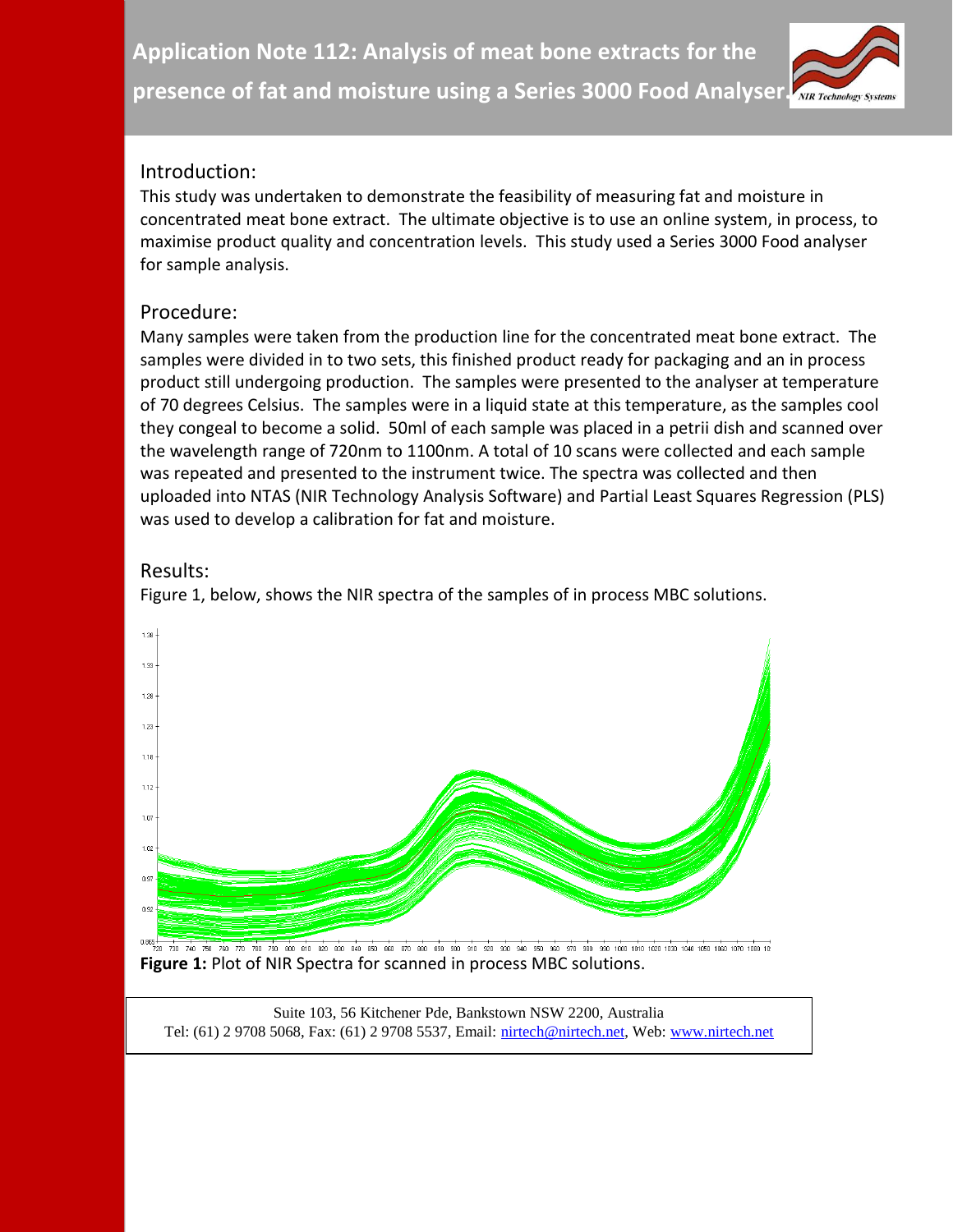

Figure 2, below, shows the NIR spectra of the samples of finished MBC solutions.

**Figure 2:** Plot of NIR Spectra for scanned finished MBC solutions.



Figure 3, shows the calibration plot for the NIR Fat values versus the reference Fat values for the in process product. The Standard Error of Prediction (SEP) is 0.5 with a correlation (R<sup>2</sup>) of 0.89.

**Figure 3:** Plot NIR Predicted Fat value vs. Reference Fat value for in process product.

Figure 4, shows the calibration plot for the NIR moisture values versus the reference moisture values for the in process product. The Standard Error of Prediction(SEP) is 0.3 with a correlation  $(R<sup>2</sup>)$  of 0.97.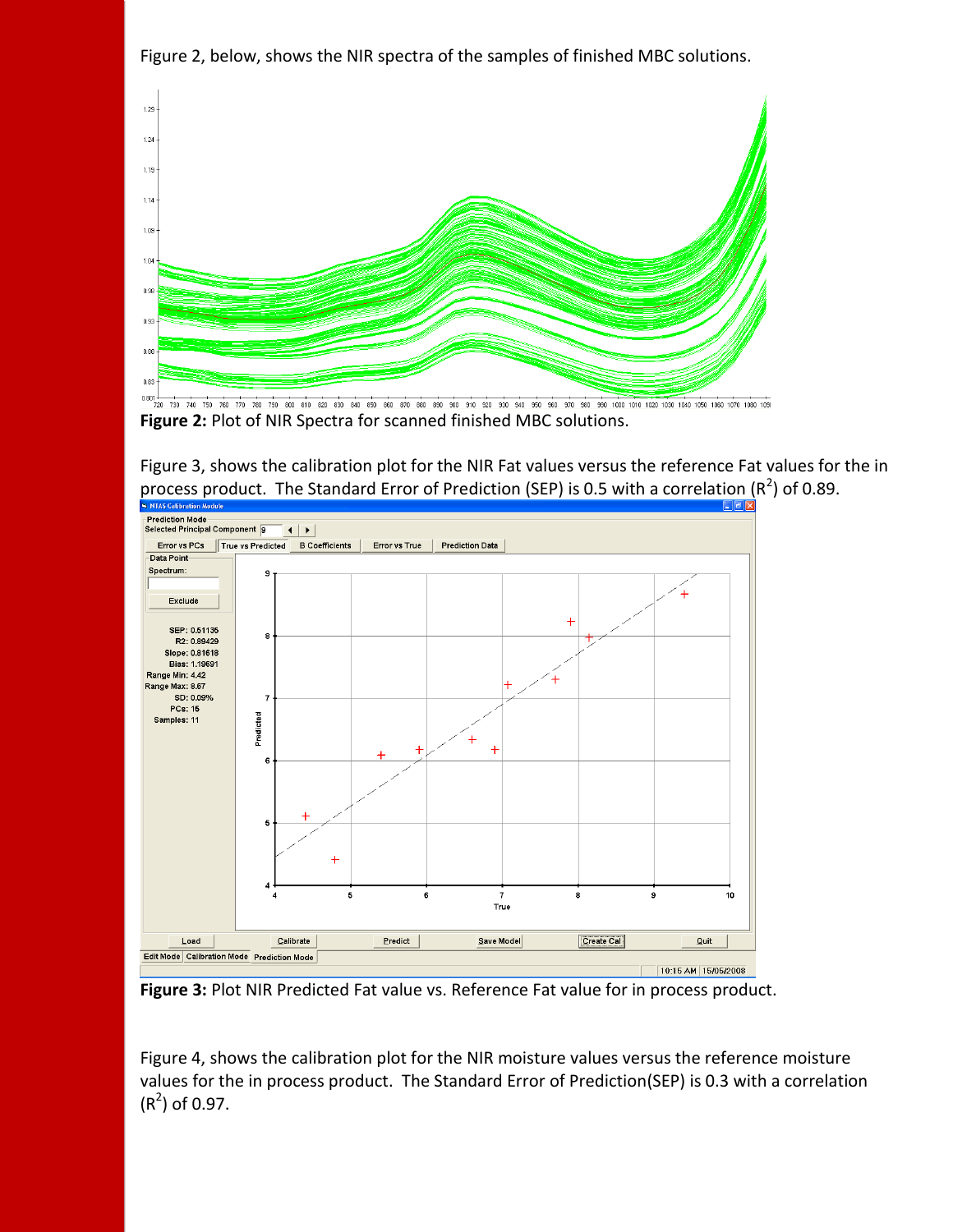

**Figure 4:** Plot NIR Predicted moisture value vs. Reference moisture value for in process product.



Figure 5, shows the calibration plot for the NIR Fat values versus the reference Fat values for the finished product. The Standard Error of Prediction (SEP) is 0.24 with a correlation (R<sup>2</sup>) of 0.98.

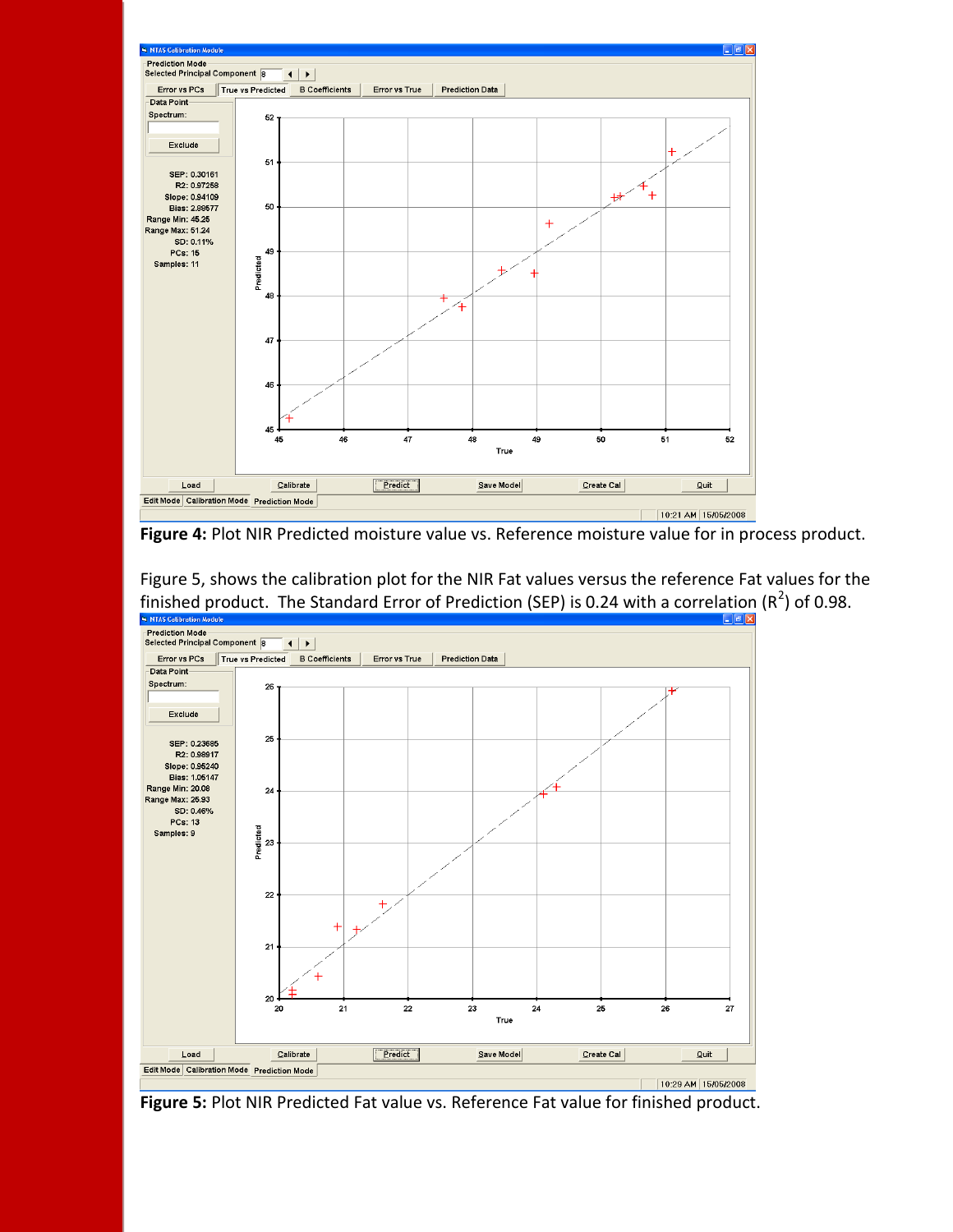Figure 6, shows the calibration plot for the NIR moisture versus the reference moisture for the finished product. The SEP is 0.3 with a correlation ( $R^2$ ) of 0.97.



**Figure 6:** Plot NIR Predicted moisture value vs. Reference moisture value for finished product.

For the finished product additional reference data was available for the constituents of Salt and Protein for some of the tested samples. Figures 7 and 8 below show the plots for the two new constituents respectively. The SEP for salt is 0.1 with a correlation (R<sup>2</sup>) of 0.99 and the SEP for protein is 0.1 with a correlation ( $R^2$ ) of 0.99.